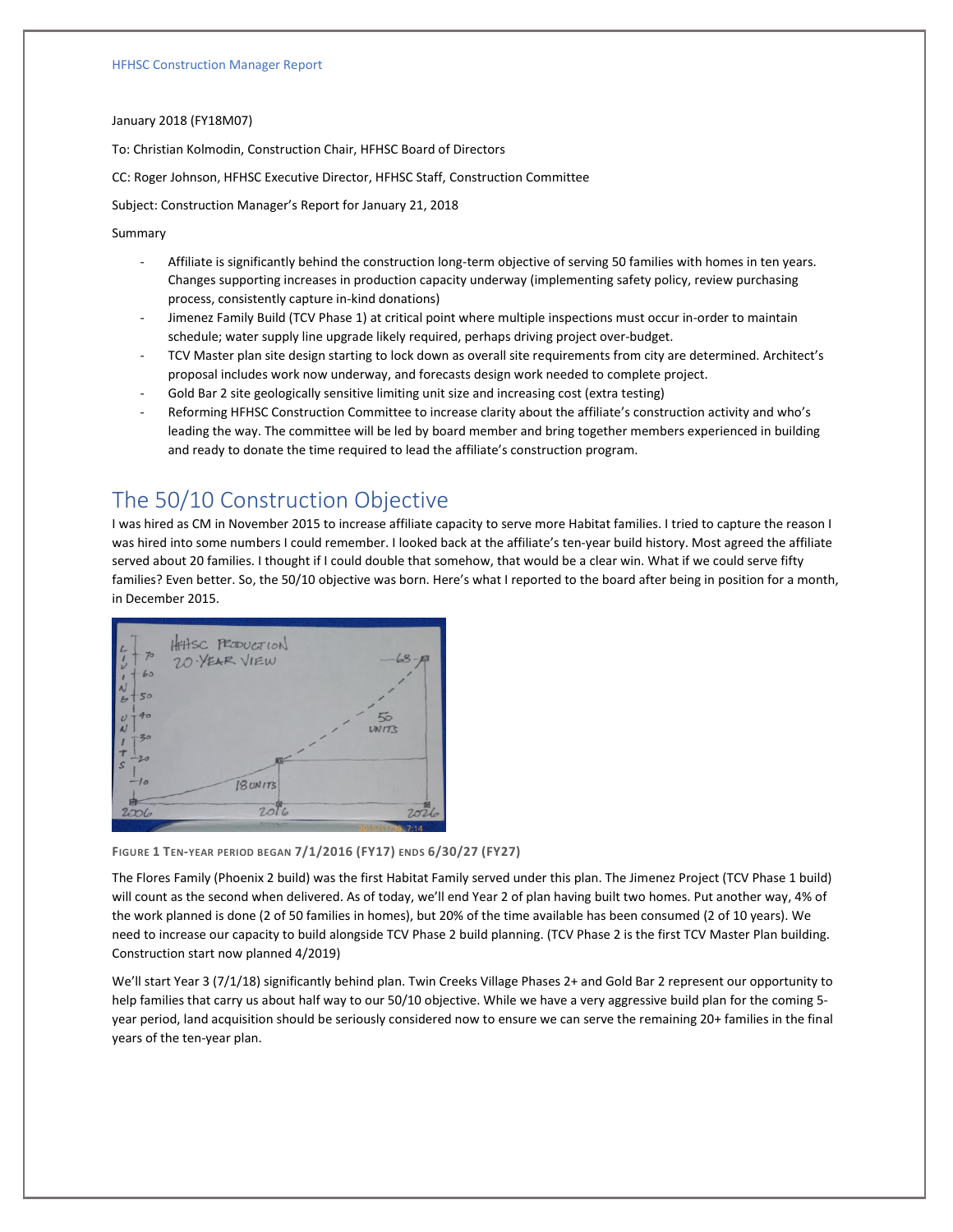# Project Updates

## Twin Creeks Village Phase 1

We're in a critical week for this project. We must pass five inspections over the coming weeks to hit our target of installing drywall on 1/31/18. I'm confident we'll pass each one. The electrical, plumbing/mechanical, and fire sprinkler system rough-in inspections look closely ensuring these systems meet installation requirements. The fourth inspection, by building inspector, is looking at how the systems were installed in the structure itself. Did the important engineered components of the house get damaged? An OK here means we can install the final system required, insulation. If inspections Thursday, the 25<sup>th</sup> go well insulation install will start the next day. The final inspection reviews the insulation installation. Passing the fifth inspection means we can cover our work. Only then can drywall installation start.

The fire sprinkler system was required by the city based on ease of access to the lot (300 feet N of  $112<sup>th</sup>$  up narrow private drive). In early planning we believed the existing water line to property would be able to supply our project. We're nearing the point where we'll learn the truth. Upgrading the water supply line will likely be required. Early bids (for trenchless replacement) in \$10K range. Project budget being refreshed to include new cost.

As of today, we're on-track to deliver this project on 5/5/18. I'm less confident it will be under the \$125K target. Will update as soon as costing tracking is updated and reviewed.

| <b>Habitat</b>   | % Done<br>Habitat for Humanity of Snohomish Co - Twin Creeks Village Phase 1<br>25%<br>50%<br>75%<br>100%<br><b>Production Progress Report - 1/21/18</b> |  |                              |  |                               |                              |                               |  |  |  |  |  |  |  |
|------------------|----------------------------------------------------------------------------------------------------------------------------------------------------------|--|------------------------------|--|-------------------------------|------------------------------|-------------------------------|--|--|--|--|--|--|--|
| <b>Step Name</b> | Step 1                                                                                                                                                   |  | Step 2                       |  | Step 3                        | Step 4                       | Step 5                        |  |  |  |  |  |  |  |
|                  | <b>PLANS/PERMITS</b>                                                                                                                                     |  | <b>SITE PREP/FOUNDATION</b>  |  | STRUCTURE/DRY-IN              | <b>SYSTEM ROUGH-IN</b>       | <b>INTERIOR/TRIM-OUT</b>      |  |  |  |  |  |  |  |
|                  | <b>Engage architect</b>                                                                                                                                  |  | Site grading/retaining walls |  | <b>Structural framing</b>     | Install electrical system    | <b>Cabinets and built-ins</b> |  |  |  |  |  |  |  |
|                  | Generate plan set                                                                                                                                        |  | Excavation/trenching         |  | House wrap/air seals          | Install plumbing system      | Doors and trim                |  |  |  |  |  |  |  |
|                  | Major Activities Complete geo-tech analysis                                                                                                              |  | Install utility connections  |  | <b>Exterior doors/windows</b> | Install HVAC system          | <b>Floor covers</b>           |  |  |  |  |  |  |  |
|                  | <b>Register initial permits</b>                                                                                                                          |  | Form and pour foundation     |  | Roof covers                   | Install insulation system    | Appliances/systems trim-out   |  |  |  |  |  |  |  |
|                  | Review family/sponsor commits                                                                                                                            |  | Site drains/water mgmt.      |  | <b>Exterior wall covers</b>   | Install drywall tape/texture | Site inspection with family   |  |  |  |  |  |  |  |

## Twin Creeks Village Master Plan

We continue to establish top-level design parameters, like property setback requirements, with City of Everett planners. By current side setback requirements, at 20 feet, consume so much room only 10 or so units are possible. Reducing setbacks increases space for a central street with two rows of units facing each other. Increasing families served to 20 or more. A meeting planned this month with senior city planners will present our case that our design serves more families and maintains setbacks like surrounding development.

We have established the preliminary civil engineering designs, with an emphasis on stormwater handling. As a developer we're responsible for containing all stormwater that falls on the site during a significant rain events. A tank roughly 60 feet long and 50 feet wide, with about 6' high walls, is required to meet this requirement. The site topography requires this tank be partially underground in the SE corner of the property.

The project architect, Gabbert Architects Planners, is working without agreement currently. The firm presented a proposal, which include the work currently needed (TCV Master Plan submittal package). The construction committee is reviewing a proposal for this work, and will present its recommendation to the board this month.

We plan to submit the TCV subdivision plan (which include site and civil plans) by April 1, and get preliminary approval by the city by July 2018. This will allow civil construction to begin that month. Then in the fall we can present building plans for Phase 2 for permitting, with planned construction start March 2019. We must finish all TCV Phases by August of 2023.

TCV Master Plan Milestones

| 1/2018 | 2/2018      | 3/2018    | 4/2018  | 5/2018     | 6/2018 | 7/2018      | 8/2018 | 9/2018   | 10/2018 |
|--------|-------------|-----------|---------|------------|--------|-------------|--------|----------|---------|
|        | Lock site   | Complete  | Submit  | Design     |        | Prelim      |        | Submit   |         |
|        | $design -$  | submittal | subdiv  | Phase 2 -  |        | approval    |        | Phase 2  |         |
|        | begin civil | package – | plan to | Begin site |        | Start civil |        | plan for |         |
|        | eng plan    | final     | city    | prep       |        | constr.     |        | permit   |         |
|        |             | review    |         |            |        |             |        | review   |         |

Need Help

Support for continued funding of GAP architectural design/planning services